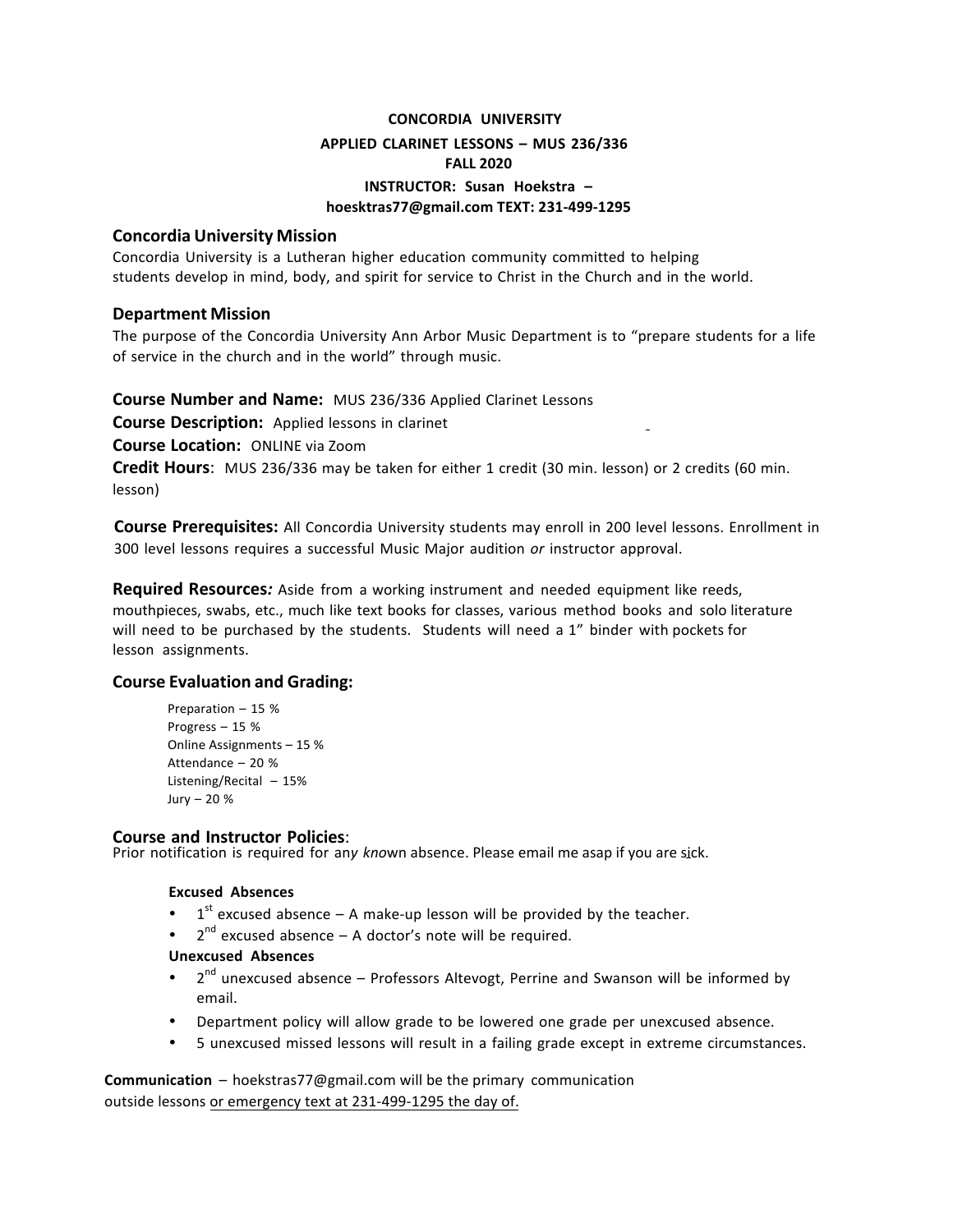## **Department Policies:**

#### **Student Growth**

- Student and teacher will agree and document at least three objectives/expectations for the following week's lesson on the objective/expectation sheet.
- Each week the expectation log will be filled out at each lesson indicating if the objectives were exceeded, met or not met.
- This log will be collected in the Music Office at the end of each semester.

Performance/Recital Attendance

- Every student in an applied lesson will be given a blue recital card at the beginning of each semester. Students need to document recital attendance. *NOTE: Clarinet students are* required to attend Prof. Hoekstra's clarinet recital. Date TBA.
- Music major students will be required to attend 6 performances/recitals.
- Music minor and lessons only students will be required to attend 3 performances/recitals.
- A performance in which you participate counts towards your recital attendance requirement.
- The performance/recital card will be signed and turned in at the end of each semester to the applied teacher.

**Course Objectives:** Students will learn the language and principles of clarinet performance including embouchure, technique, articulation, voicing, breath support, intonation and musicianship. Specific goals will include exercises, methods books and solos to develop strengths, improve on individual weaknesses and organize effective practice sessions. Students will demonstrate learning outcomes through preparation for lessons and at end of the semester juries. Music majors should consult the Music Handbook for specific preparations for juries.

**Class Schedule**: Lessons will be scheduled for Wednesdays, exact times TBD : *You will need to perform at studio class mid-term. You will also be required to attend one Woodwind Master Class - Time TBD.* 

**Relationship to the Curriculum:** Applied Lessons are a program requirement for students enrolled as a Music Major or a Music Minor. Applied Lessons are an elective for all other university students. Three credits of applied lessons can be applied towards graduation requirements in the Elective Core.

### **Concordia University Policies:**

- Disability Policy*:* In accordance with the Americans with Disabilities Act (ADA) and Section 504 of the Vocational Rehabilitation Act of 1973, individuals with disabilities are protected from discrimination and assured services and accommodations that provide equal access to the activities and programs of the university. Students with a documented disability who require accommodation in order to obtain equal access to this course should inform the instructor, and must also contact Disability Support Services:
	- o Ann Arbor campus (734) 995-7552 or www.cuaa.edu/arc
- Concordia University expects all students to display honest, ethical behavior at all times and under all circumstances. Academic dishonesty is defined as follows:
	- o **Cheating:** includes, but is not limited to: a) the use of unauthorized assistance in taking any type of test or completing any type of classroom assignment; b) assisting another student in cheating on a test or class assignment, including impersonation of another student.